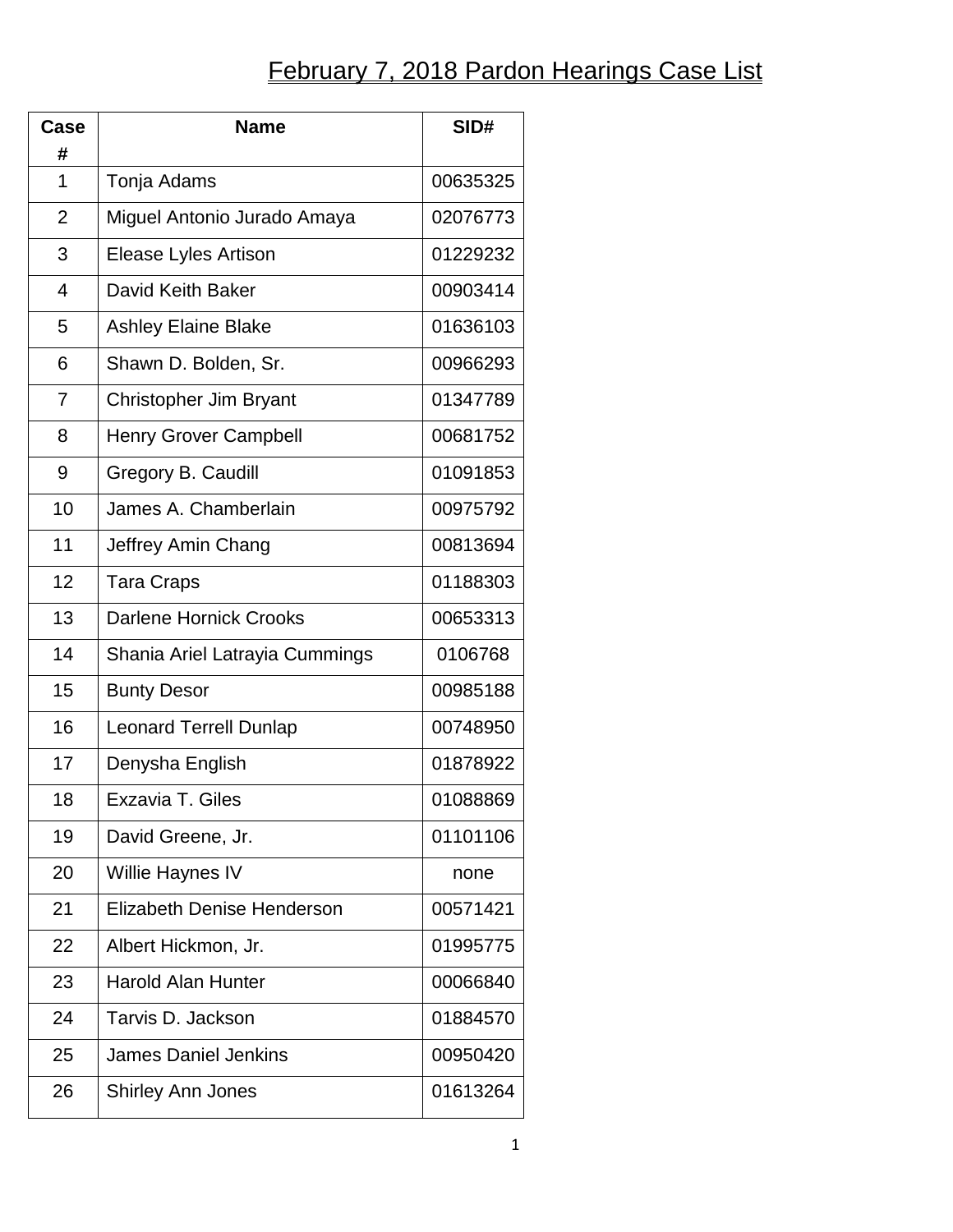## **February 7, 2018 Pardon Hearings Case List**

| 27 | <b>Brett Michael Kastler</b>    | 00961028 |
|----|---------------------------------|----------|
| 28 | Amare Shany Jackson Kelly       | 01250493 |
| 29 | Wayne Donald Lamer              | 00439990 |
| 30 | Damon J. Lancaster, Sr.         | 02062447 |
| 31 | Leon A. London                  | 01938974 |
| 32 | William Stanley Mains, Jr.      | 00033616 |
| 33 | Derrick L. Manigault            | 00991282 |
| 34 | <b>Barry Matthews</b>           | 00582590 |
| 35 | Jonathan Mark McReynolds        | 01013169 |
| 36 | <b>Sterley Montague</b>         | 00544622 |
| 37 | <b>JB Moore</b>                 | 00838120 |
| 38 | Alex U. Neal                    | 00148642 |
| 39 | Joshua Michael Newby            | 02008202 |
| 40 | John Michael O'Neal             | 01364501 |
| 41 | <b>Michael Anthony Perrazzo</b> | 01082275 |
| 42 | <b>James Franklin Powell</b>    | 01299932 |
| 43 | <b>Robert Reginald Ray</b>      | 00865290 |
| 44 | Raymond Ray Reuben, Jr.         | 01367159 |
| 45 | <b>Joshua Alexander Ritter</b>  | 01433868 |
| 46 | <b>Donald Seagraves</b>         | 01007152 |
| 47 | Jeffrey L. Shippy               | 01389771 |
| 48 | William Dean Shook, Jr.         | 00936145 |
| 49 | <b>Corey Sentell Smith</b>      | 01377081 |
| 50 | <b>Frank Martin Staszak</b>     | 00593483 |
| 51 | Kalip Stevens, Jr.              | 00342587 |
| 52 | <b>Robert Strachan</b>          | 01566523 |
| 53 | <b>Charles Delton Taylor</b>    | 00695209 |